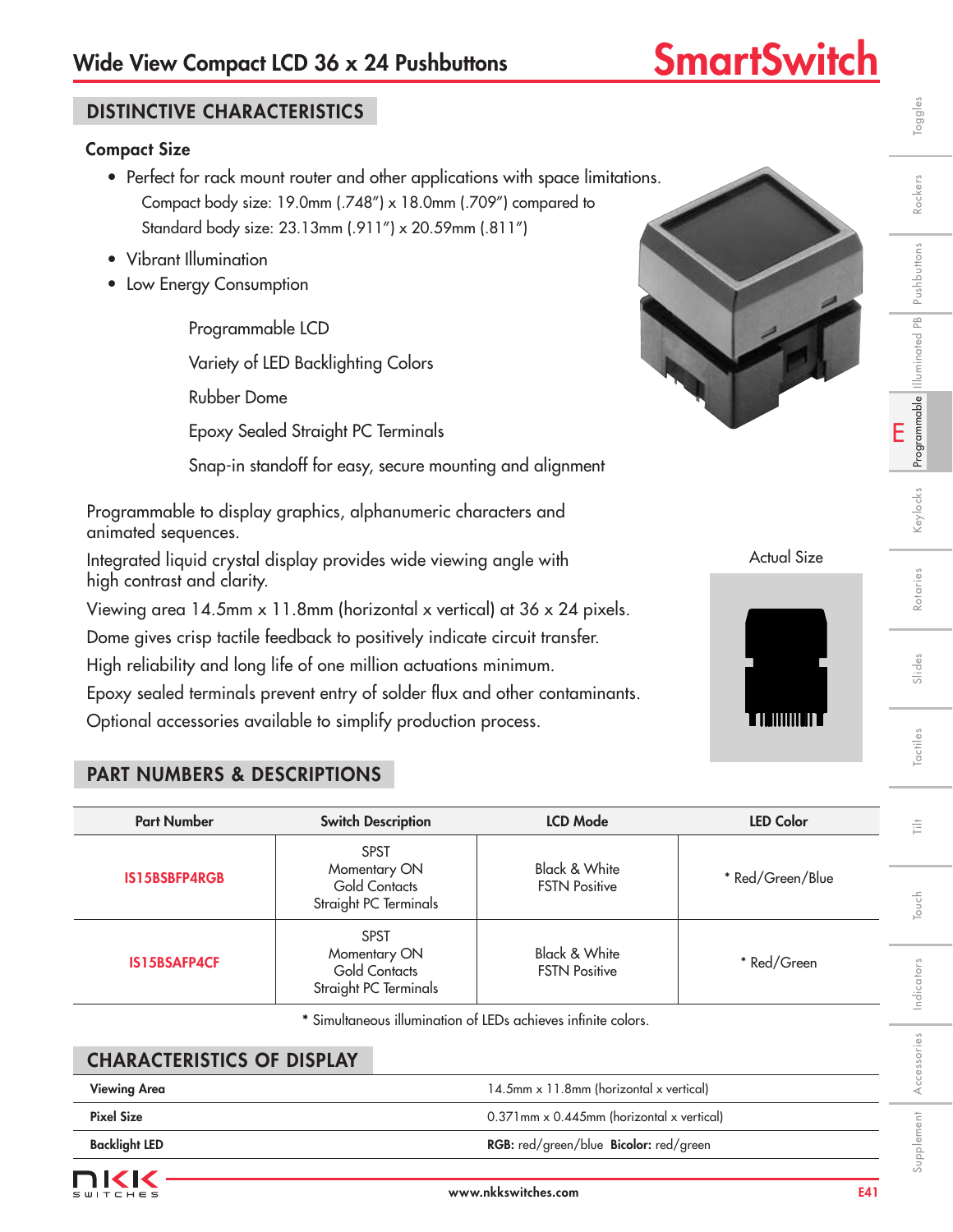# BLOCK DIAGRAM & PIN CONFIGURATIONS FOR RGB



IS15BSBFP4RGB RGB LED Backlight Black and White LCD



Pin No. Symbol Name Name Function **SW** Terminal of Switch Normally open **SW** Terminal of Switch Normally open BL-LED (-) Terminal of Backlight LED Cathode for red BL-LED (-) Terminal of Backlight LED Cathode for blue Dout Data Output Display serial output. Can be used to connect to Din of the next SMARTSWITCH. As a result, many SMARTSWITCHES can be controlled with one clock and data signal. FLM First Line Marker The marking signal for the first line data of LCD display. The first line of LCD will be selected by the falling edge of LP signal during the high level (FLM). LP Latch Pulse Line data latch pulse will latch content of internal 40-bit shift register at falling edge for one line of display. LP will also increment the display line by one. SCP Serial Clock Pulse Clock used by 40-bit internal shift register of the switch, shifting the display data bit presented at Din at falling edge. Din Data Input Display serial data bit. Note: to map the display data, because of the difference between the number of internal shift register data (40) and the single line of LCD pixels (36), the first four bits of data shifted will be dummy bits. GND Ground V<sub>DD</sub> Power Power Power source for logic circuit V<sub>LC</sub> Power Power Power source for LCD drive BL-LED (+) Terminal of Backlight LED Anode for common 14 BL-LED (–) Terminal of Backlight LED Cathode for green  $\overline{12}$  $\overline{u}$  $\circledR$  $\circledcirc$ 8  $\left( \mathcal{T}\right)$  $\circledbullet$ 4  $\circledg$ 3 2  $\mathbf{\widehat{13}}$ 1

E

Programmable Illuminated PB Pushbuttons

Keylocks

Rotaries

Slides

Tactiles

言

Touch

Indicators

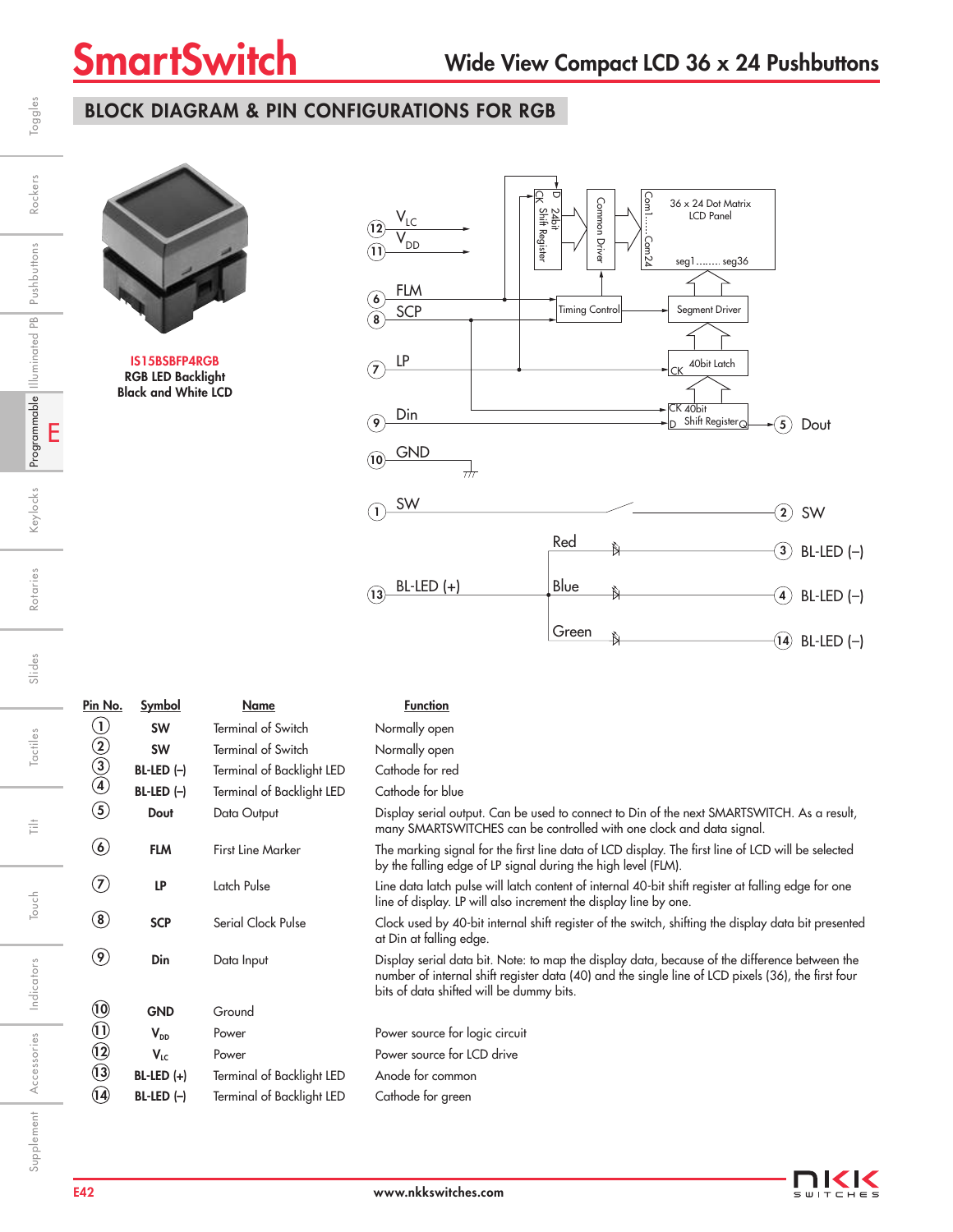# BLOCK DIAGRAM & PIN CONFIGURATIONS FOR BICOLOR





IS15BSAFP4CF Red/Green LED Backlight Black and White LCD

Toggles

Rockers

| <b>Symbol</b>  | Name                      | <b>Function</b>                                                                                                                                                                                                                                 |
|----------------|---------------------------|-------------------------------------------------------------------------------------------------------------------------------------------------------------------------------------------------------------------------------------------------|
| <b>SW</b>      | <b>Terminal of Switch</b> | Normally open                                                                                                                                                                                                                                   |
| <b>SW</b>      | <b>Terminal of Switch</b> | Normally open                                                                                                                                                                                                                                   |
| $BL-LED$ $(-)$ | Terminal of Backlight LED | Cathode for green                                                                                                                                                                                                                               |
| <b>NC</b>      | None                      | No connection                                                                                                                                                                                                                                   |
| Dout           | Data Output               | Display serial output. Can be used to connect to Din of the next SMARTSWITCH. As a result,<br>many SMARTSWITCHES can be controlled with one clock and data signal.                                                                              |
| <b>FLM</b>     | <b>First Line Marker</b>  | The marking signal for the first line data of LCD display. The first line of LCD will be selected<br>by the falling edge of LP signal during the high level (FLM).                                                                              |
| LP             | Latch Pulse               | Line data latch pulse will latch content of internal 40-bit shift register at falling edge for one<br>line of display. LP will also increment the display line by one.                                                                          |
| <b>SCP</b>     | Serial Clock Pulse        | Clock used by 40-bit internal shift register of the switch, shifting the display data bit presented<br>at Din at falling edge.                                                                                                                  |
| Din            | Data Input                | Display serial data bit. Note: to map the display data, because of the difference between the<br>number of internal shift register data (40) and the single line of LCD pixels (36), the first four<br>bits of data shifted will be dummy bits. |
| <b>GND</b>     | Ground                    |                                                                                                                                                                                                                                                 |
| $V_{DD}$       | Power                     | Power source for logic circuit                                                                                                                                                                                                                  |
| $V_{LC}$       | Power                     | Power source for LCD drive                                                                                                                                                                                                                      |
| $BL-LED (+)$   | Terminal of Backlight LED | Anode for common                                                                                                                                                                                                                                |
| $BL-LED$ $(-)$ | Terminal of Backlight LED | Cathode for red                                                                                                                                                                                                                                 |
|                |                           |                                                                                                                                                                                                                                                 |

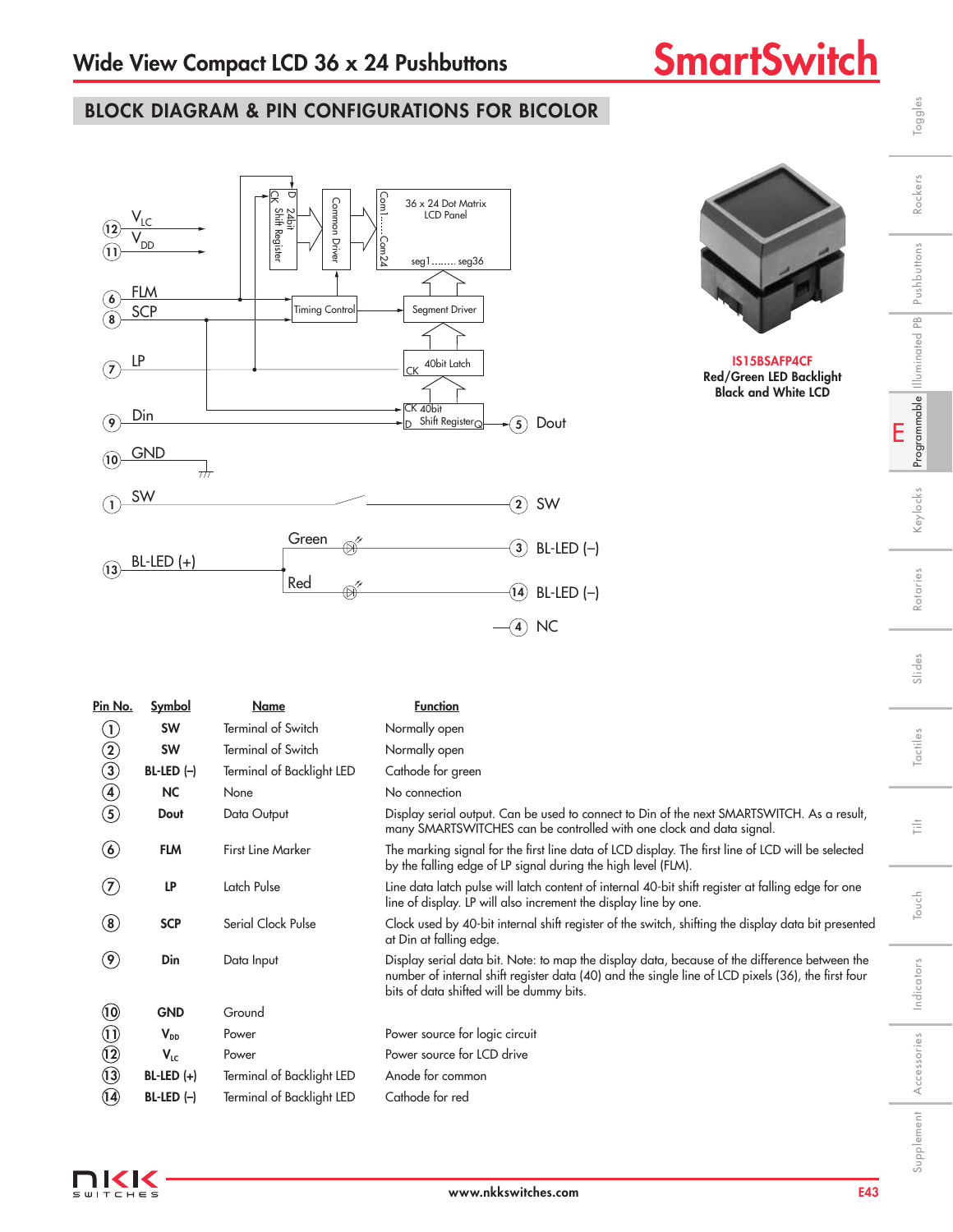# TYPICAL COMPACT SWITCH DIMENSIONS







 .106 Standoff  $1 = (2.3)$ .091

Pixel Detail Footprint Standoff Detail

(0.445) .0175

(0.371) .0146 (0.02) Typ .0008

# SWITCH SPECIFICATIONS

| <b>Circuit</b>                              | SPST normally open                                                        |
|---------------------------------------------|---------------------------------------------------------------------------|
| <b>Electrical Capacity (Resistive Load)</b> | 100mA @ 12V DC                                                            |
| <b>Contact Resistance</b>                   | 200 milliohms max @ 20mV 10mA                                             |
| <b>Insulation Resistance</b>                | 100 megohms min @ 100V DC                                                 |
| <b>Dielectric Strength</b>                  | 125V AC for 1 minute minimum                                              |
| <b>Mechanical Endurance</b>                 | 1,000,000 operations minimum                                              |
| <b>Electrical Endurance</b>                 | 000,000 operations minimum                                                |
| <b>Operating Force</b>                      | $2.2 \pm 0.5$ Newtons                                                     |
| <b>Total Travel</b>                         | $1.8$ mm $(.071")$                                                        |
| <b>Operating Temp. Range</b>                | $-20^{\circ}$ C ~ +60 $^{\circ}$ C (-4 $^{\circ}$ F ~ +140 $^{\circ}$ F)  |
| Storage Temp. Range                         | $-30^{\circ}$ C ~ +70 $^{\circ}$ C (-22 $^{\circ}$ F ~ +158 $^{\circ}$ F) |

### Optical Characteristics (Temperature at 25°C)

| <b>Items</b>                      |              | <b>Symbols</b> | <b>Minimum</b>           | <b>Typical</b>  | <b>Maximum</b>           |
|-----------------------------------|--------------|----------------|--------------------------|-----------------|--------------------------|
| <b>Contrast Ratio</b>             |              | ◡              | $\overline{\phantom{a}}$ | 3.0             | -                        |
|                                   | Up & Down    |                | --                       | 90 <sup>c</sup> | $\overline{\phantom{a}}$ |
| Viewing Angle<br>(Cr $\geq 1.1$ ) | Right & Left | ⊕              | --                       | 90 <sup>c</sup> | -                        |



Terminal numbers are not on the switch.

 $(16.0)$ <br> $.630$ 



E

Toggles

Rockers

Programmable Illuminated PB Pushbuttons

Keylocks

Rotaries

Slides

Tactiles

Ë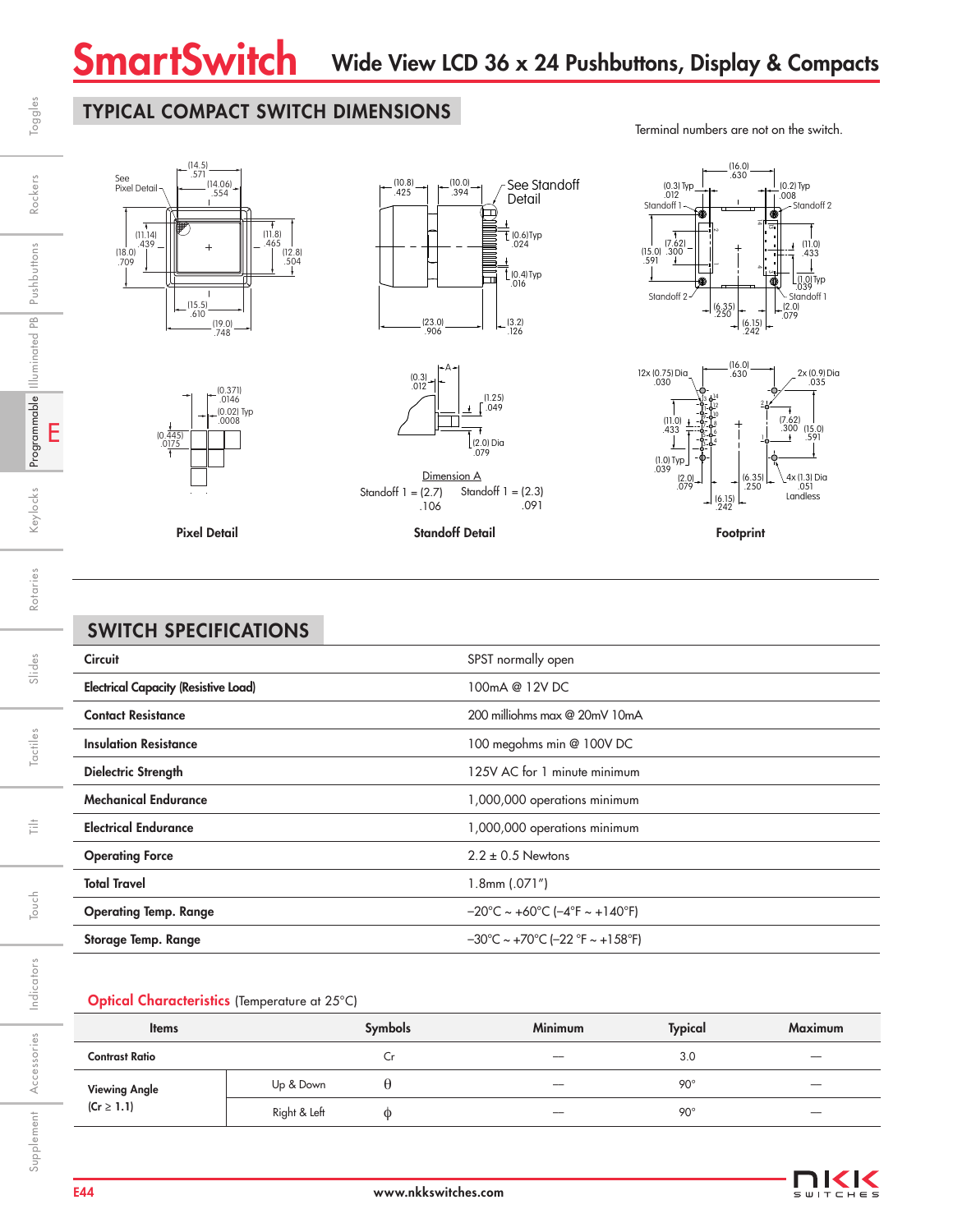Toggles

| Absolute Maximum Ratings (Temperature at 25°C) |                 |                                  |  |  |  |  |  |
|------------------------------------------------|-----------------|----------------------------------|--|--|--|--|--|
| <b>Items</b>                                   | <b>Symbols</b>  | <b>Ratings</b>                   |  |  |  |  |  |
| <b>Supply Voltage for Logics</b>               | $V_{DD}$        | $-0.3V$ to $+7.0V$               |  |  |  |  |  |
| <b>Supply Voltage for LCD</b>                  | $V_{\text{LC}}$ | $-0.3V$ to $+12.0V$              |  |  |  |  |  |
| <b>Input Voltage</b>                           | V,              | $-0.3V$ to $V_{DD}$ +0.3V        |  |  |  |  |  |
| <b>Output Voltage</b>                          | $V_{\circ}$     | $-0.3V$ to $V_{\text{DD}}$ +0.3V |  |  |  |  |  |

# LCD SPECIFICATIONS

| Supply Voltage for Logics         | $V_{DD}$<br>$-0.3V$ to $+7.0V$                 |                             |
|-----------------------------------|------------------------------------------------|-----------------------------|
| Supply Voltage for LCD            | $-0.3V$ to $+12.0V$<br>$V_{LC}$                | Rockers                     |
| <b>Input Voltage</b>              | $V_{1}$<br>$-0.3V$ to $V_{DD}$ +0.3V           |                             |
| <b>Output Voltage</b>             | $V_{\circ}$<br>$-0.3V$ to $V_{DD}$ +0.3V       |                             |
|                                   |                                                | Pushbuttons                 |
| <b>LCD SPECIFICATIONS</b>         |                                                | $\frac{\infty}{\infty}$     |
| <b>Characteristics of Display</b> |                                                |                             |
| <b>Display Operation Mode</b>     | <b>FSTN</b> positive                           | Illuminated                 |
| <b>Display Condition</b>          | Transflective with built-in LED backlight      |                             |
| <b>Viewing Angle</b>              | 6 o'clock                                      | Programmable<br>Ê           |
| <b>Driving Method</b>             | 1/24 duty. 1/5 bias (built-in driving circuit) |                             |
| <b>Pixel Format</b>               | 36 x 24 pixels (horizontal x vertical)         |                             |
| <b>Backlight LED</b>              | RGB: red/green/blue Bicolor: red/green         | <eylocks< td=""></eylocks<> |
|                                   |                                                |                             |

### Recommended Operating Conditions (Temperature at 25°C)

| Absolute Maximum Ratings (Temperature at 25°C)                                                                    |                            |                                    |                           |                                                |                |             |      | Toggles                     |
|-------------------------------------------------------------------------------------------------------------------|----------------------------|------------------------------------|---------------------------|------------------------------------------------|----------------|-------------|------|-----------------------------|
| <b>Items</b>                                                                                                      |                            | Symbols                            |                           |                                                | <b>Ratings</b> |             |      |                             |
| <b>Supply Voltage for Logics</b>                                                                                  |                            | $V_{DD}$                           | $-0.3V$ to $+7.0V$        |                                                |                |             |      |                             |
| Supply Voltage for LCD                                                                                            |                            | $V_{LC}$                           | $-0.3V$ to $+12.0V$       |                                                |                |             |      | Rockers                     |
| <b>Input Voltage</b>                                                                                              |                            | $V_{1}$                            | $-0.3V$ to $V_{DD}$ +0.3V |                                                |                |             |      |                             |
| <b>Output Voltage</b>                                                                                             |                            | $V_{\circ}$                        | $-0.3V$ to $V_{DD}$ +0.3V |                                                |                |             |      |                             |
|                                                                                                                   |                            |                                    |                           |                                                |                |             |      | Pushbuttons                 |
| <b>LCD SPECIFICATIONS</b>                                                                                         |                            |                                    |                           |                                                |                |             |      |                             |
| <b>Characteristics of Display</b>                                                                                 |                            |                                    |                           |                                                |                |             |      | Programmable Illuminated PB |
| <b>Display Operation Mode</b>                                                                                     |                            |                                    | FSTN positive             |                                                |                |             |      |                             |
| <b>Display Condition</b>                                                                                          |                            |                                    |                           | Transflective with built-in LED backlight      |                |             |      |                             |
| <b>Viewing Angle</b>                                                                                              | 6 o'clock<br>E             |                                    |                           |                                                |                |             |      |                             |
| <b>Driving Method</b>                                                                                             |                            |                                    |                           | 1/24 duty. 1/5 bias (built-in driving circuit) |                |             |      |                             |
| <b>Pixel Format</b>                                                                                               |                            |                                    |                           | 36 x 24 pixels (horizontal x vertical)         |                |             |      |                             |
| <b>Backlight LED</b>                                                                                              |                            |                                    |                           | RGB: red/green/blue Bicolor: red/green         |                |             |      | Keylocks                    |
|                                                                                                                   |                            |                                    |                           |                                                |                |             |      |                             |
| Recommended Operating Conditions (Temperature at 25°C)                                                            |                            |                                    |                           |                                                |                |             |      |                             |
| <b>Items</b>                                                                                                      | Symbols                    | Minimum                            | <b>Typical</b>            |                                                | Maximum        |             |      | Rotaries                    |
| <b>Supply Voltage for Logics</b>                                                                                  | $V_{DD}$                   | 4.5V                               | 5.0V                      |                                                | 5.5V           |             |      |                             |
| <b>Supply Voltage</b>                                                                                             | $V_{LC}$                   | 7.1                                | 7.3V                      | 7.5                                            |                |             |      |                             |
| <b>Input Voltage</b>                                                                                              | $V_{I}$                    | 0V                                 |                           |                                                | $V_{DD}$       |             |      | Slides                      |
| <b>Driving Frequency</b>                                                                                          | $f_{FLM}$                  |                                    | 150Hz                     |                                                |                |             |      |                             |
| <b>Clock Operation Frequency</b>                                                                                  | $f_{\text{SCP}}$           |                                    |                           |                                                | 6.0MHz         |             |      | Tactiles                    |
|                                                                                                                   |                            |                                    |                           |                                                |                |             |      |                             |
| DC Characteristics of LCD Drive (Temperature at $-20^{\circ}$ C to $+60^{\circ}$ C and $V_{DD} = 5.0V \pm 10\%$ ) |                            |                                    |                           |                                                |                |             |      |                             |
| <b>Items</b>                                                                                                      | Symbols                    | <b>Test Conditions</b>             |                           | Minimum                                        | <b>Typical</b> | Maximum     | Unit | 言                           |
| High Level Input Voltage                                                                                          | $\mathsf{V}_{\mathsf{IH}}$ |                                    |                           | $0.7V_{DD}$                                    |                | $V_{DD}$    | V    |                             |
| Low Level Input Voltage                                                                                           | $V_{IL}$                   |                                    |                           | 0                                              |                | $0.3V_{DD}$ | V    |                             |
| High Level Input Leakage Current                                                                                  | $I_{LIH}$                  | $V_1 = V_{DD}$                     |                           |                                                |                | 10          | μA   | Touch                       |
| Low Level Input Leakage Current                                                                                   | $I_{LIL}$                  | $V_1 = 0V$                         |                           |                                                |                | $10$        | μA   |                             |
| <b>High Level Output Voltage</b>                                                                                  | $V_{OH}$                   | $I_{OH} = -500 \mu A$              |                           | $V_{DD}$ -0.5                                  |                |             | V    |                             |
| Low Level Output Voltage                                                                                          | $V_{OL}$                   | $I_{OL} = 500 \mu A$               |                           |                                                |                | 0.5         | V    | Indicators                  |
| High Level Output Leakage Current                                                                                 | $I_{LOH}$                  | $V_{\odot} = V_{\text{DD}}$        |                           |                                                |                | $10$        | μA   |                             |
| Low Level Output Leakage Current                                                                                  | $I_{LOL}$                  | $V_{\odot} = 0V$                   |                           |                                                |                | 10          | μA   |                             |
| <b>Supply Current</b>                                                                                             | $I_{DD}$                   | $f_{\text{SCP}} = 1.0$ MHz         |                           |                                                |                | 500         | μA   | Accessories                 |
| <b>LCD Drive Current</b>                                                                                          | $I_{LC}$                   | $f_{LP} = 2.4$ kHz $V_{LC} = 7.3V$ |                           |                                                | 500            | 2,000       | μA   |                             |
|                                                                                                                   |                            |                                    |                           |                                                |                |             |      | Supplement                  |

## DC Characteristics of LCD Drive (Temperature at -20°C to +60°C and  $V_{DD} = 5.0V \pm 10\%$ )

| <b>Items</b>                                | Symbols                    | <b>Test Conditions</b>                    | Minimum       | <b>Typical</b> | <b>Maximum</b> | Unit | $\frac{1}{11}$ |
|---------------------------------------------|----------------------------|-------------------------------------------|---------------|----------------|----------------|------|----------------|
| <b>High Level Input Voltage</b><br>$V_{IH}$ |                            |                                           | $0.7V_{DD}$   |                | $V_{DD}$       | V    |                |
| Low Level Input Voltage                     | $V_{IL}$                   |                                           | $\mathbf 0$   |                | $0.3V_{DD}$    | V    |                |
| High Level Input Leakage Current            | $I_{LIH}$                  | $V_1 = V_{DD}$                            |               |                | 10             | μA   | Touch          |
| Low Level Input Leakage Current             | I <sub>LIL</sub>           | $V_1 = 0V$                                |               |                | 10             | μA   |                |
| <b>High Level Output Voltage</b>            | $V_{OH}$                   | $I_{OH} = -500 \mu A$                     | $V_{DD}$ -0.5 |                |                | V    |                |
| Low Level Output Voltage                    | $\mathsf{V}_{\mathsf{OL}}$ | $I_{OL} = 500 \mu A$                      |               |                | 0.5            | V    | Indicators     |
| <b>High Level Output Leakage Current</b>    | $I_{LOH}$                  | $V_{\odot} = V_{\text{DD}}$               |               |                | 10             | μA   |                |
| Low Level Output Leakage Current            | $I_{\text{LOL}}$           | $V_{\odot} = 0V$                          |               |                | 10             | μA   | Accessories    |
| <b>Supply Current</b>                       | $I_{DD}$                   | $f_{\text{SCP}} = 1.0$ MHz                |               |                | 500            | μA   |                |
| <b>LCD Drive Current</b>                    | $I_{LC}$                   | $f_{LP} = 2.4$ kHz V <sub>IC</sub> = 7.3V |               | 500            | 2,000          | μA   |                |
| ---                                         |                            |                                           |               |                |                |      | Supplement     |

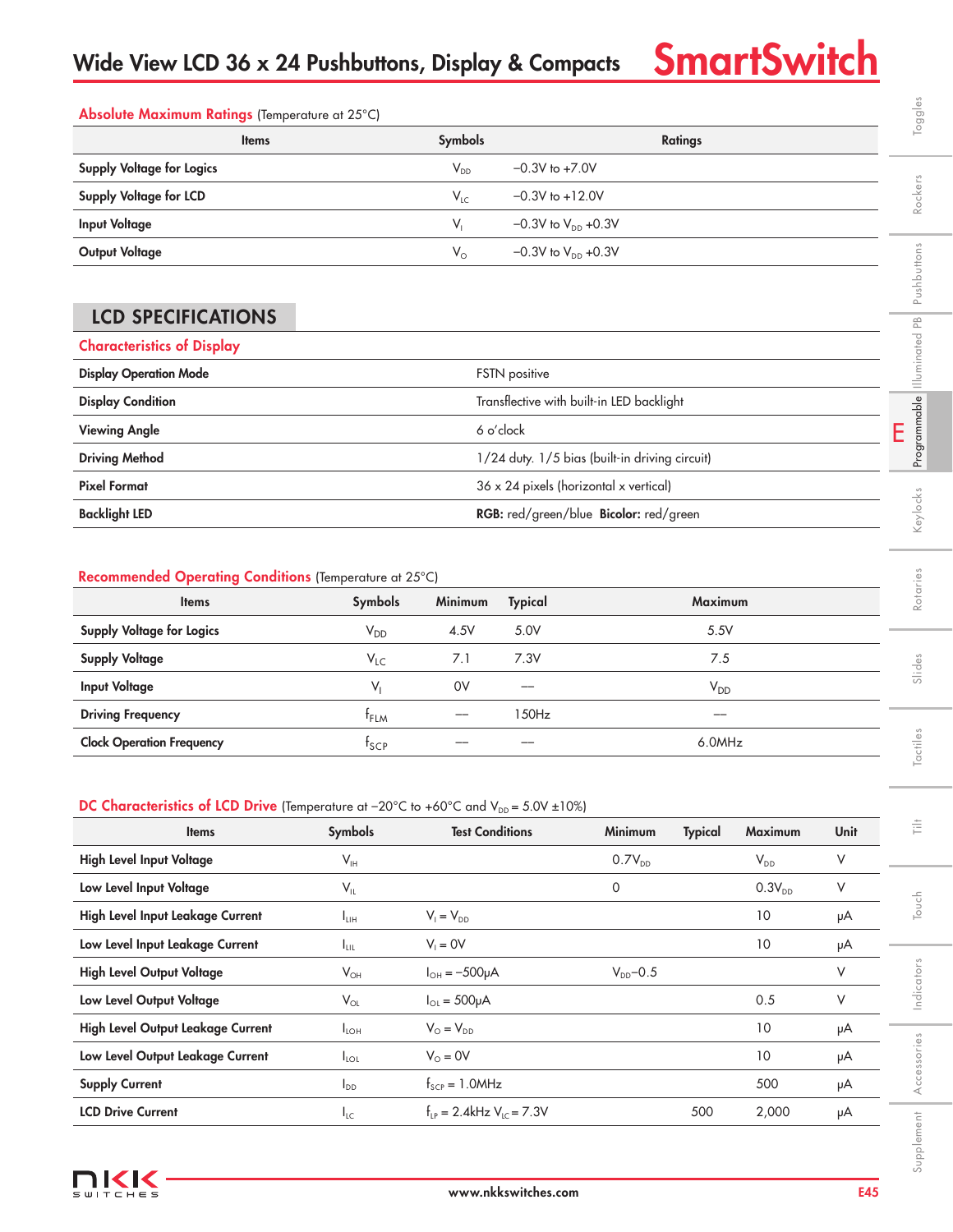# SmartSwitch Wide View LCD 36 x 24 Pushbuttons, Display & Compacts

### Timing Characteristics of LCD Drive IC

(Temperature at  $-20^{\circ}$ C to  $+60^{\circ}$ C and  $V_{DD} = 5.0V \pm 10\%$ )

| <b>Items</b>                       | Symbols            | <b>Minimum</b>    | <b>Maximum</b> |
|------------------------------------|--------------------|-------------------|----------------|
| <b>Clock Operation Frequency</b>   | $f_{\text{SCP}}$   |                   | 6.0MHz         |
| <b>Latch Pulse Frequency</b>       | $f_{LP}$           |                   | 50kHz          |
| Clock High Level Pulse Width       | $t_{CWH}$          | 70 <sub>ns</sub>  |                |
| <b>Clock Low Level Pulse Width</b> | $t_{\text{CWL}}$   | 70 <sub>ns</sub>  |                |
| <b>Data Setup Time</b>             | $t_{\texttt{DSD}}$ | 45ns              |                |
| <b>Data Hold Time</b>              | $t_{DHD}$          | 50ns              |                |
| <b>Data Output Delay Time</b>      | $t_{PDO}$          |                   | 25ns           |
| <b>Latch Setup Time</b>            | $t_{\text{DSL}}$   | 50 <sub>ns</sub>  |                |
| <b>Latch Hold Time</b>             | $t_{DHL}$          | 50ns              |                |
| Latch High Level Width             | $t_{LWH}$          | 200 <sub>ns</sub> |                |
| <b>FLM Setup Time</b>              | $t_{\text{DSF}}$   | 50ns              |                |
| <b>FLM Hold Time</b>               | $t_{\text{DHF}}$   | 50ns              |                |
| <b>SCP, LP Rise/Fall Time</b>      | $t_r/t_f$          |                   | 15ns           |

#### Timing Diagram



- \*2 Beginning data on second line
- \*3 Location of LP signal on first line



# LED CHARACTERISTICS

Typical Electrical Characteristics (Temperature at 25°C)

| <b>Backlight Color</b> | ovmbols | Red | Green | <b>Blue</b> | Red/Green | Unit |
|------------------------|---------|-----|-------|-------------|-----------|------|
| <b>Forward Current</b> |         | ັ   | 0.J   | ο.<br>ŏ.U   | 5/15،     | mA   |

## ABSOLUTE MAXIMUM FOR LEDS

#### Electrical Characteristics (Temperature at 25°C)

| <b>Backlight Color</b>                    | <b>Symbols</b>   | Red                 | Green                  | <b>Blue</b>            | Red/Green   | <b>Unit</b>         |
|-------------------------------------------|------------------|---------------------|------------------------|------------------------|-------------|---------------------|
|                                           |                  |                     |                        |                        |             |                     |
| <b>Forward Current</b>                    | ΙF.              | 20                  | 20                     | 20                     | 20          | mA                  |
| <b>Forward Voltage</b>                    | $V_{F}$          | 2.0<br>$I_F = 10mA$ | 2.8<br>$(I_F = 8.5mA)$ | 2.8<br>$(I_F = 8.0mA)$ | 1.9/1.9     |                     |
| <b>Reverse Voltage</b>                    | $V_{R}$          | 4.0                 | 4.0                    | 4.0                    | 4.0         |                     |
| <b>Current Reduction Rate Above 25°C</b>  | $\Delta I_F(DC)$ | $-0.33$             | $-0.33$                | $-0.33$                | $-0.26$     | $mA$ <sup>o</sup> C |
| *Power Dissipation<br>(LED Overall 115mW) | $P_{D}$          | 40                  | 60                     | 60                     | 130 maximum | mW                  |

\*For uniform light emission, Power Dissipation should not exceed the Absolute Maximum Rating, and the Forward Current should not exceed the derated Absolute Forward Current.



E

Tactiles

 $\frac{1}{11}$ 

Touch

Indicators

Indicators

Accessories

Supplement Accessories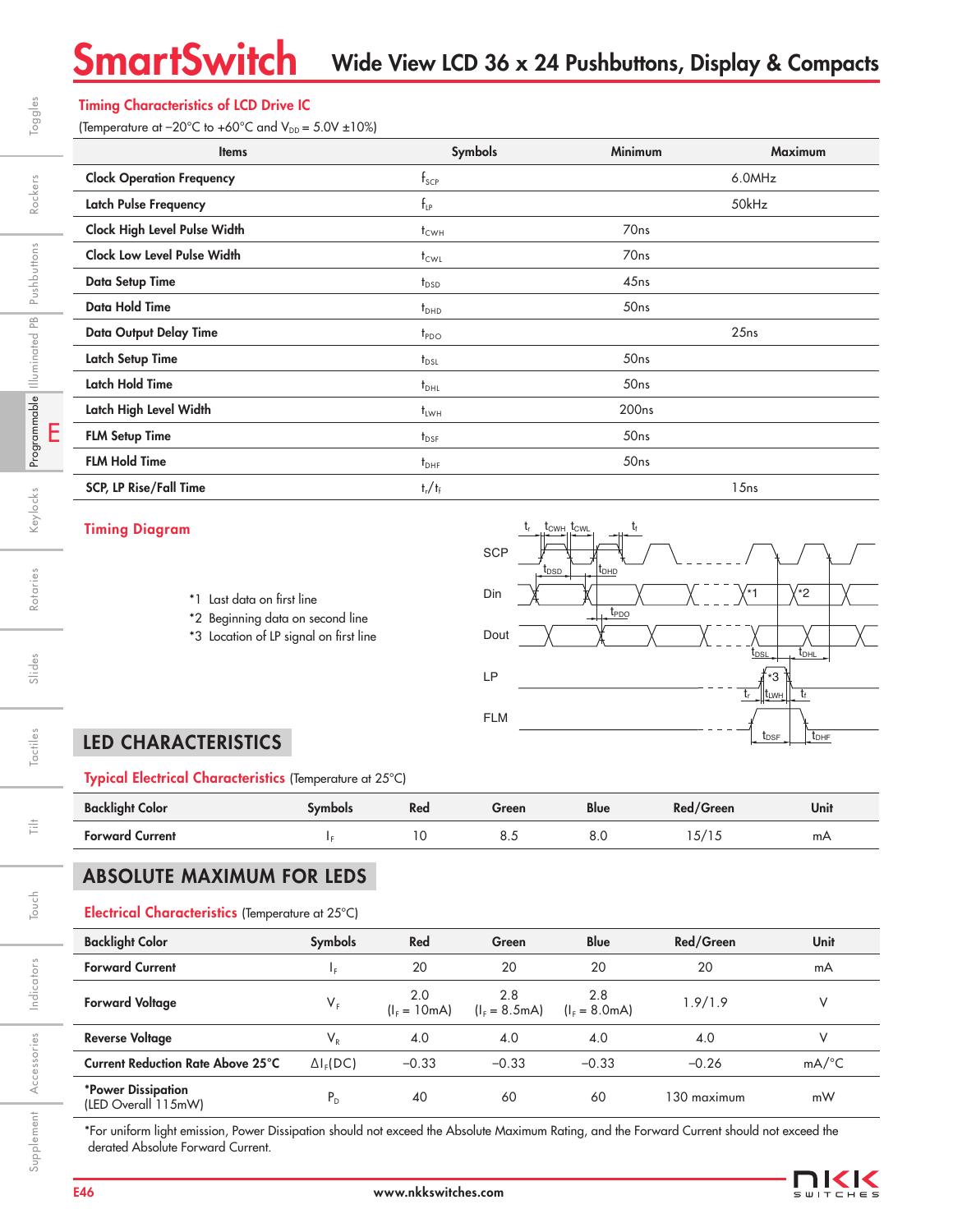## PRECAUTIONS FOR HANDLING & STORAGE OF LCD 36 x 24 DEVICES

#### **Handling**

- 1. The IS Series devices are electrostatic sensitive.
- 2. Limit operating force to keytop to 100.0N maximum, as excessive pressure may damage the LCD device.
- 3. The IS series devices are not process sealed.
- 4. If the LCD is accidentally broken, avoid contact with the liquid and wash off any liquid spills to the skin or clothing.
- 5. Clean cap surface with dry cloth. If further cleaning is needed, wipe with dampened cloth using neutral cleanser and dry with clean cloth. Do not use organic solvent.
- 6. Recommended soldering time and temperature limits:

 Do not exceed 70°C at the LCD level. Wave Soldering: see Profile B in the Supplement section. Manual Soldering for Switch: see Profile A in the Supplement section. Manual Soldering for Display: see Profile B in the Supplement section.

- 7. Recommendation for backlight color uniformity: Use constant current driver. For current limiting resistor method, the power source should be at least twice the backlight LED forward voltage.
- 8. The VLC voltage should not be applied before logic voltage. If VLC voltage is present before logic voltage, it may cause the driver logic to freeze and damage the LCD, and the driver logic may become damaged.
- 9. Backlight Forward Current should not exceed the derated Absolute Maximum Forward Current based on the temperature.
- 10. Excessive images may result after the same image is emitted continuously for an extended period of time.

#### Storage

- 1. Store in original container and away from direct sunlight.
- 2. Keep away from static electricity.
- 3. Avoid extreme temperatures, high humidity, gaseous substances, and all forms of chemical contamination.



Tactiles

言

Indicators

Indicators